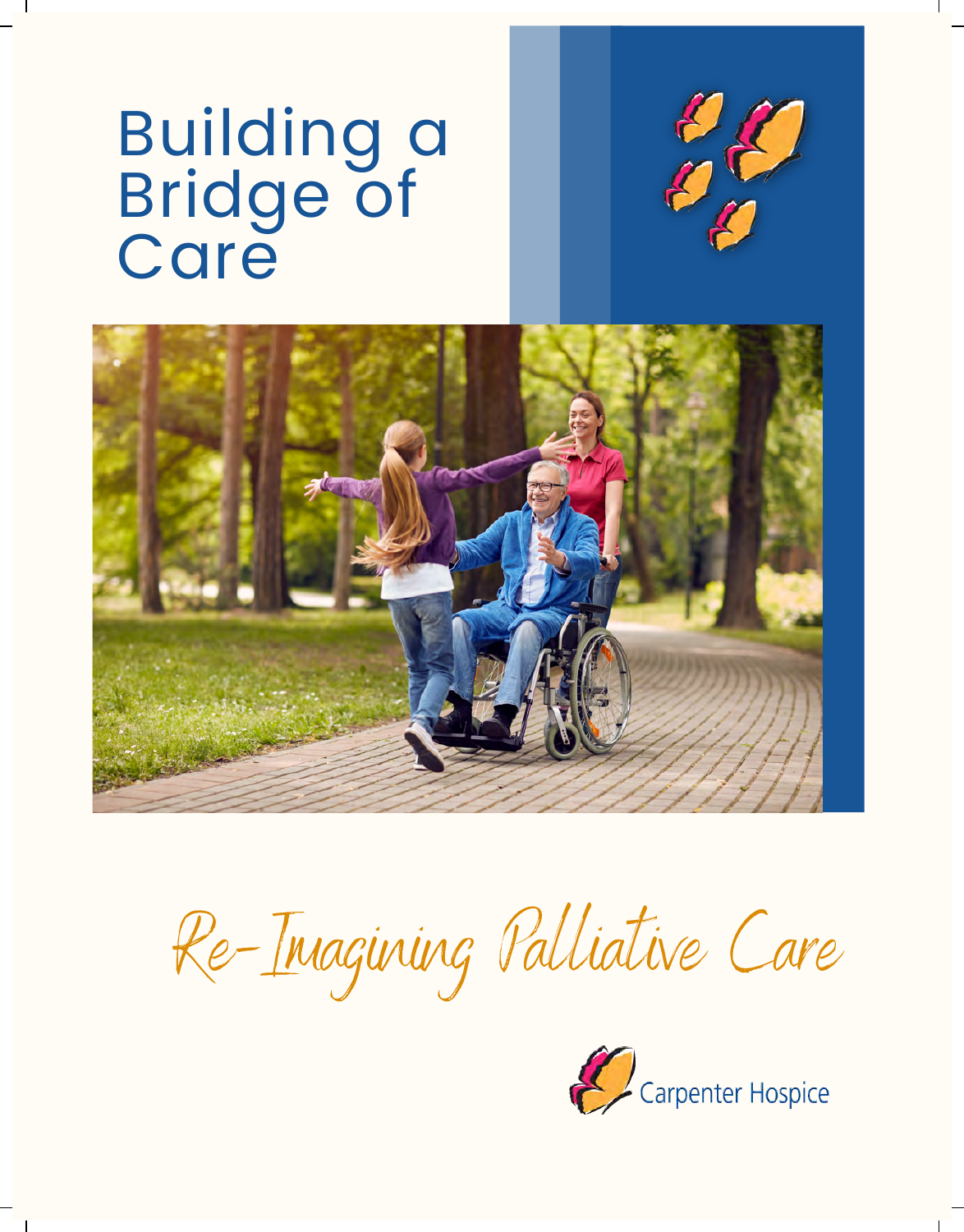## ABOUT US

Carpenter Hospice is a one-of-a-kind home located in the heart of Burlington. Since our opening in 2002, the hospice has been privileged to support thousands of individuals and families with their endof-life journey. And it is a journey. Too many associate a hospice purely with the final stage of life. It is so much more than that. Carpenter Hospice is a place filled with life, love, and care.

Carpenter Hospice provides a support system for the client, their caregivers, and their family. But we know we can do so much more. There is a gap in this support system. A gap that needs to address short-stay respite, wellness, family counselling, grief, and caregiver support.

#### We are set to address these most urgent needs and we need your support. Help us close the gap and Build a Bridge of Care.

Let's first understand, what is palliative care. It is an approach to care that improves the quality of life for clients and their caregivers and family. The focus for the client is on pain and symptom management and to relieve suffering throughout their illness, not just at the end of life. For the caregiver and family, it is about providing the additional support of respite relief that alleviates the stress of being the sole caregiver for their loved one.



Carpenter Hospice recently completed the Angelo and Darlene Paletta Care Wing: a spacious, modern 11-bedroom care wing that focuses on comfort and quality of life. It is a beautiful addition to the hospice.

Now is the time to expand our support system. Carpenter Hospice is set to take the lead and Build a Bridge of Care.

CANADIAN INSTITUTE FOR HEALTH INFORMATION, 2018

80% of care is most often provided by informal caregivers, like family, friends, and neighbours. And 1 in 3 caregivers have reported distress.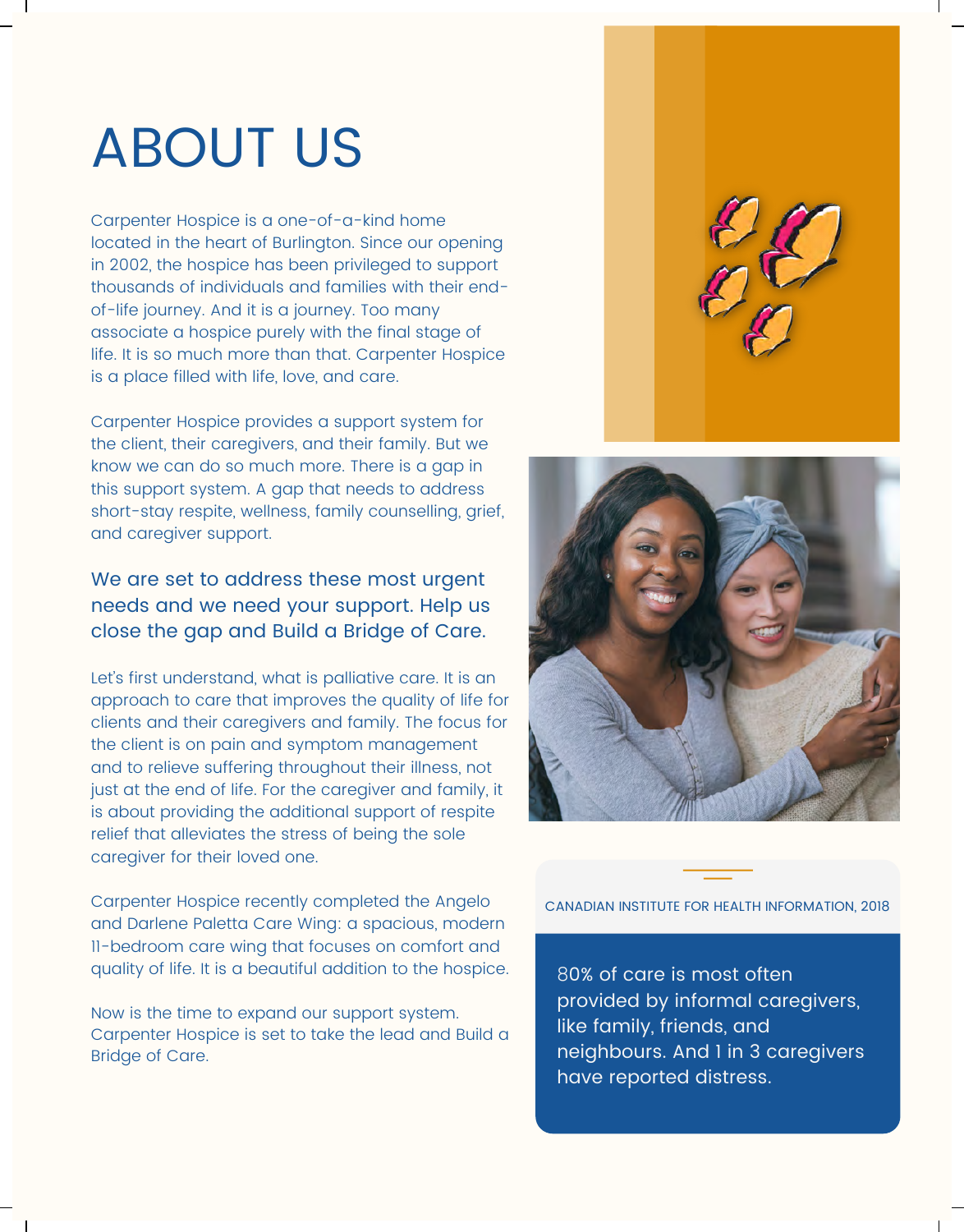## THIS IS OUR BRIDGE OF CARE SOLUTION Respite Care Program

As the time a caregiver spends providing care increases, so can the distress they experience. Carpenter Hospice will provide the solution with short-term specialized care. The program is a two-fold approach of client support and caregiver respite. Instead of the client having to go to the hospital to address challenging symptoms, Carpenter Hospice is now their place of respite. They may need to remain in the hospice for a few days or a few weeks, depending on their need. This program will also provide respite for the caregiver who is struggling to cope, facing burnout and requires temporary relief from their caregiving.

Carpenter Hospice will work in partnership with the community and hospital healthcare providers to identify clients who would benefit from short, in-hospice respite. But we won't stop there. We understand that many individuals wish to remain at home so our program also includes home visits. Given a choice, most Canadians say they would prefer to die at home, yet just 15 percent manage to do so, according to a 2018 report by the Canadian Institute for Health Information. As leaders in palliative care, Carpenter Hospice is uniquely positioned to lead a re-imagining of end-of-life care. We will address this gap in care.



Now is the time to take care of the caregiver.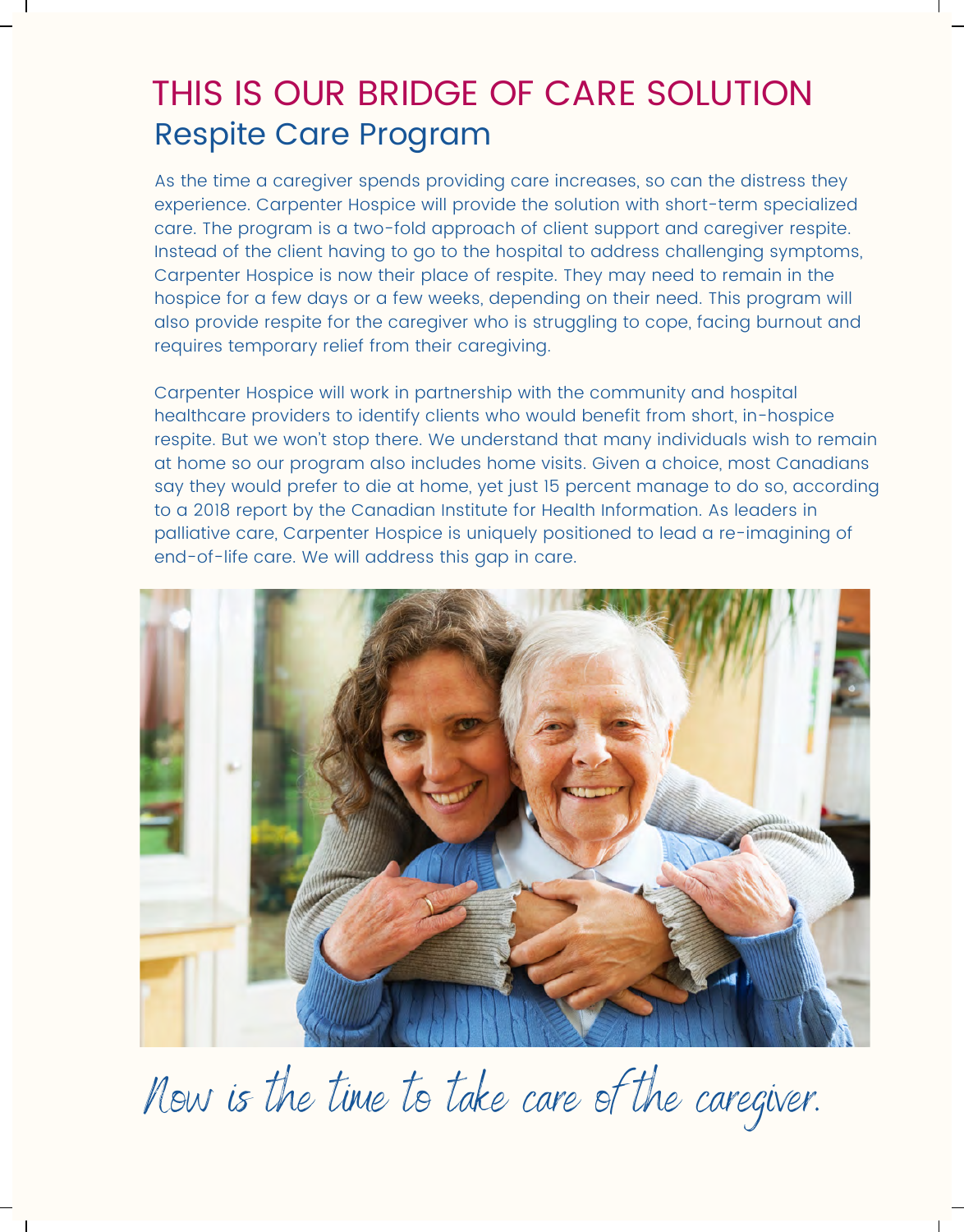#### Wellness Outreach Program

Carpenter Hospice will help connect individuals and their caregivers earlier in their journey to services and wellness programs that proactively respond to their unique needs. Our approach is to move beyond treating only the symptoms of their illness, to holistically supporting the individual and their family. This program will ensure that we are present earlier in their palliative care journey with in-hospice therapies such as music, grief and bereavement services, Reiki, massage therapy, meditation, and educational workshops to address everyone's needs.





They treated my husband with such respect. His first words when he came here were, 'it's so peaceful.' It had been so stressful for awhile at home and it was nice when he could come stay at Carpenter Hospice. It gave us such a relief.

> -Ann, wife of in hospice resident and volunteer

#### THE CHANGE FOUNDATION, 2018

40% say caregiving has had an impact on family relationships and 15% of caregivers have postponed enrolling in an education or training program because of their caregiving duties.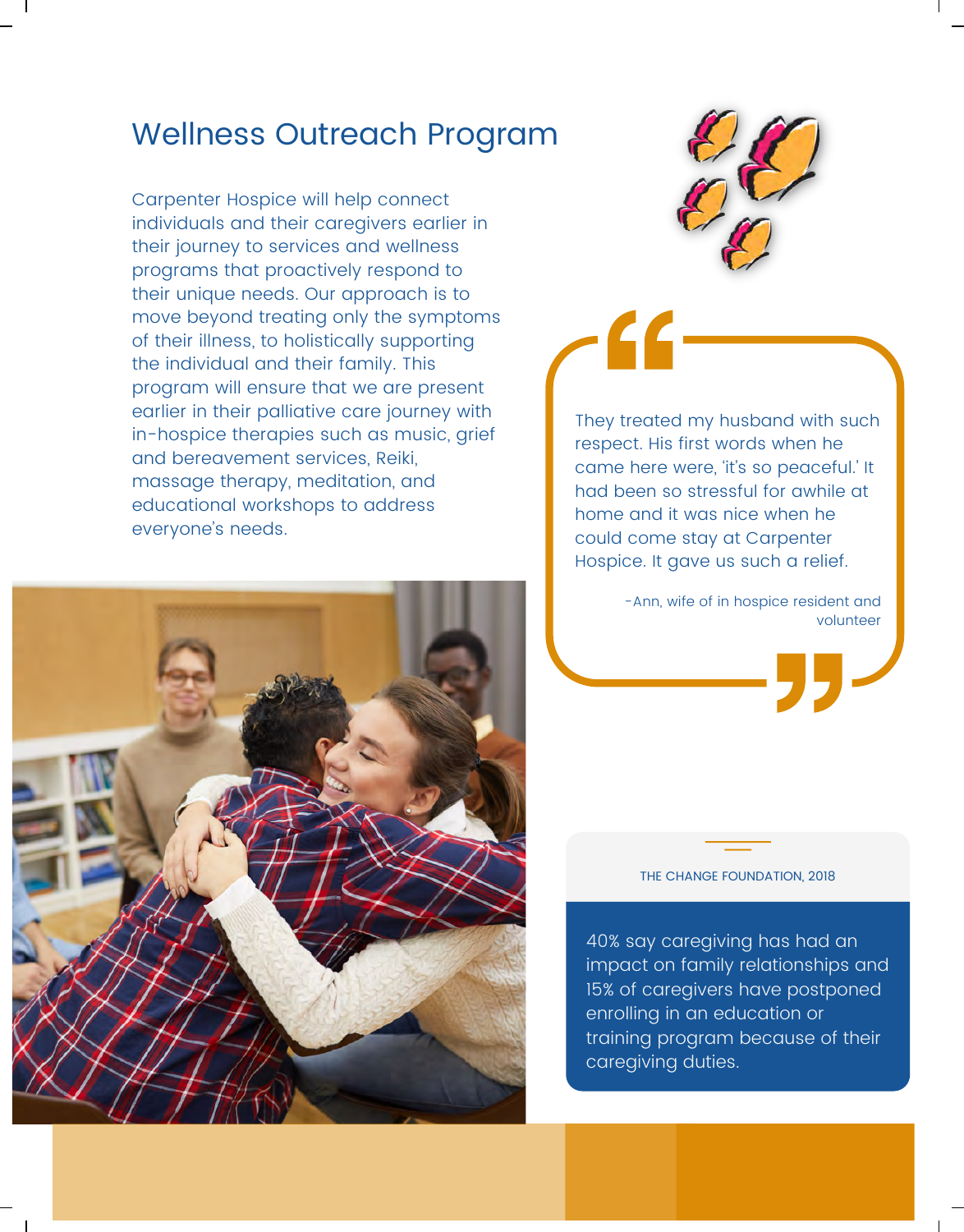## Bereavement, Supportive Care and Spiritual Services



My Dad was recently at Carpenter Hospice, and I am filled with gratitude for the individual care each of the staff provided to him. They treated him with the utmost of dignity and care wrapped in love as if he was the only resident in the home. I am so appreciative of this special place!

-Renee, Daughter of in-hospice resident

Carpenter Hospice will help navigate and guide individuals and families to services with a comprehensive approach to wellness that encompasses body, mind, and soul connections.

For many, the time immediately following the death of a loved one is filled with a range of emotions and physical reactions. Caregivers and family members are now faced with additional challenges as they take their first steps on this new journey. Carpenter Hospice will provide the supports to assist in dealing with grief, as we share in their pain, their memories, laughter, tears, and stories.

Grief is an important part of the journey and Carpenter Hospice will have a dedicated staff member who is trained in bereavement and counselling. We know that when a loved one dies, the caregiver and family members will continue to need our support.

We will be there.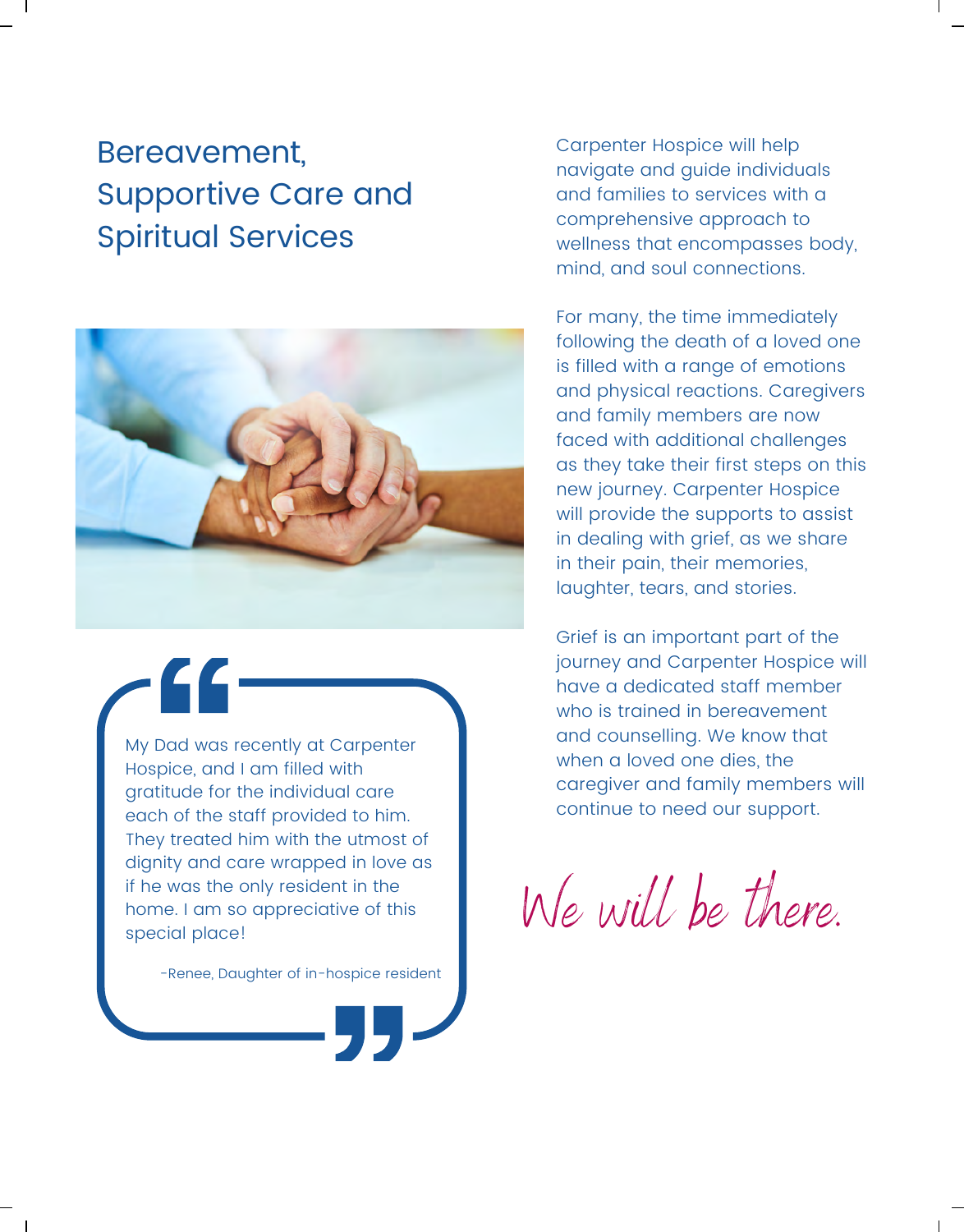Carpenter Hospice has the connections and the expertise to be a leader of change.

### And, we have tremendous friends.

To propel our Bridge of Care forward, Carpenter Hospice has received a matching gift challenge of \$750,000 from Blair and Kathy McKeil, solid advocates for hospice, both personally and through their family foundation. They will match every dollar donated, up to \$750,000. Through their leadership, we have an opportunity to create real, measurable change.



Our commitment to Carpenter Hospice is deeply rooted in the respect that we have for its leadership, staff and treasured volunteers who give so much of themselves everyday to ensure their clients receive the skilled care they deserve. The Bridge of Care matching campaign supports the hospice's vital programs and services that will be made readily available to the broader community - giving individuals, caregivers and their families the specialized care they deserve to navigate end of life care with grace and dignity.

-Blair and Kathy McKeil

Carpenter Hospice is seeking visionary donors to support this matching challenge and this vital healthcare project.

Your donation today supports the delivery of re-imagined, innovative palliative care for your friends, families, and neighbours, right in our community. You, or someone close to you may need our help, and when they do, we will be there.

Be a catalyst for change. Build a bridge of care.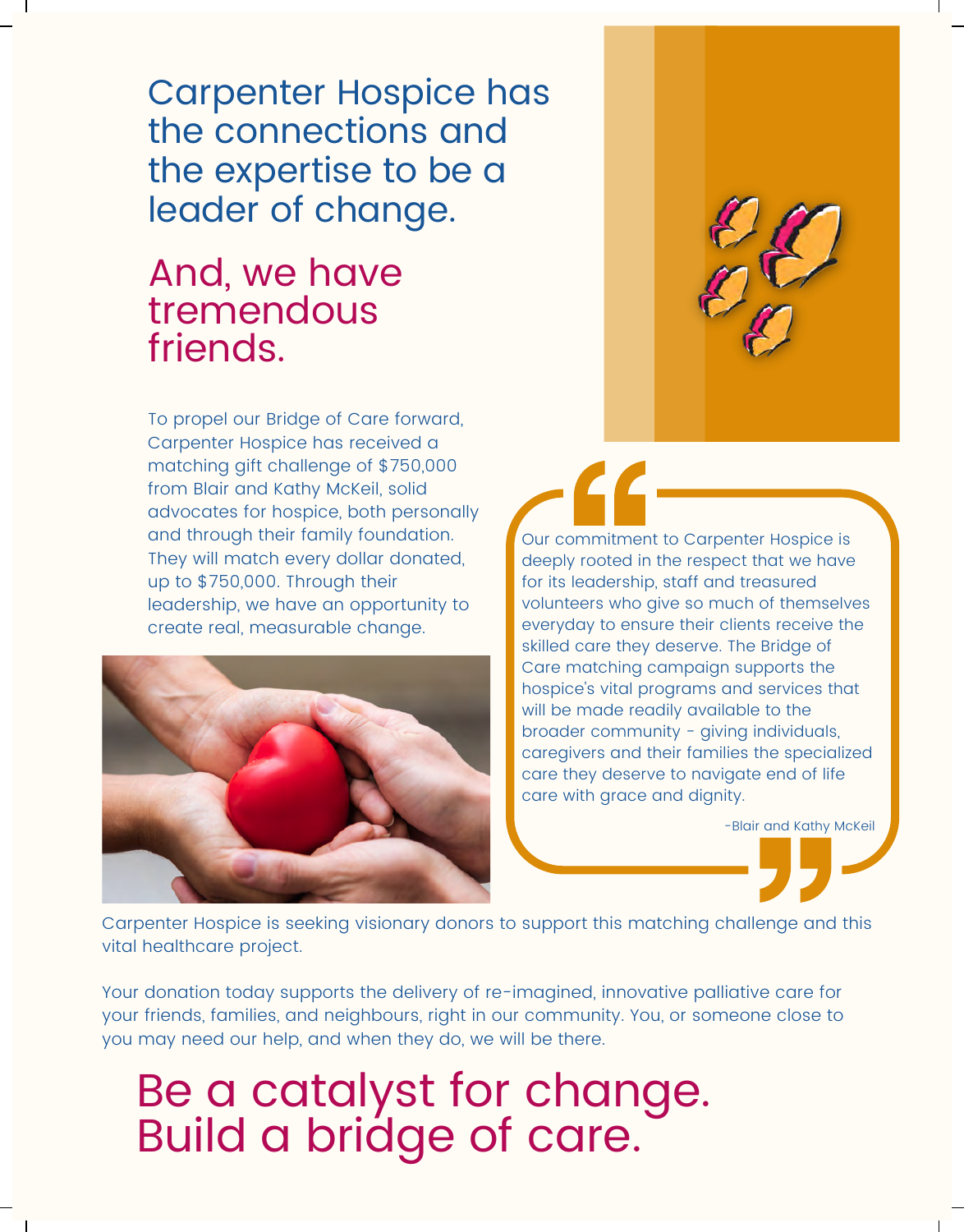# CARE PHILOSOPHY



Hospice palliative care providers across Ontario are united in their philosophy of care, values, and principles based on the work of the Canadian Hospice Palliative Care Association's Model to Guide Hospice Care (2009). We recognize that when a cure is not possible, providing care and comfort is a priority. We realize the value of attending to the emotional, social and spiritual needs along with a person's physical health care needs. We view each person as having unique hopes, fears, anger, expectations and desires. Our inter-professional teams provide compassionate, supportive, palliative care, which is client-centred, holistic and culturally sensitive.



Carpenter Hospice's logo is a butterfly which is a symbol of life and hope.

A closer look at the edge of the wings reveals four facial silhouettes representing four components of Carpenter Hospice – our clients and their caregivers and families, our staff, our volunteers, and our community.